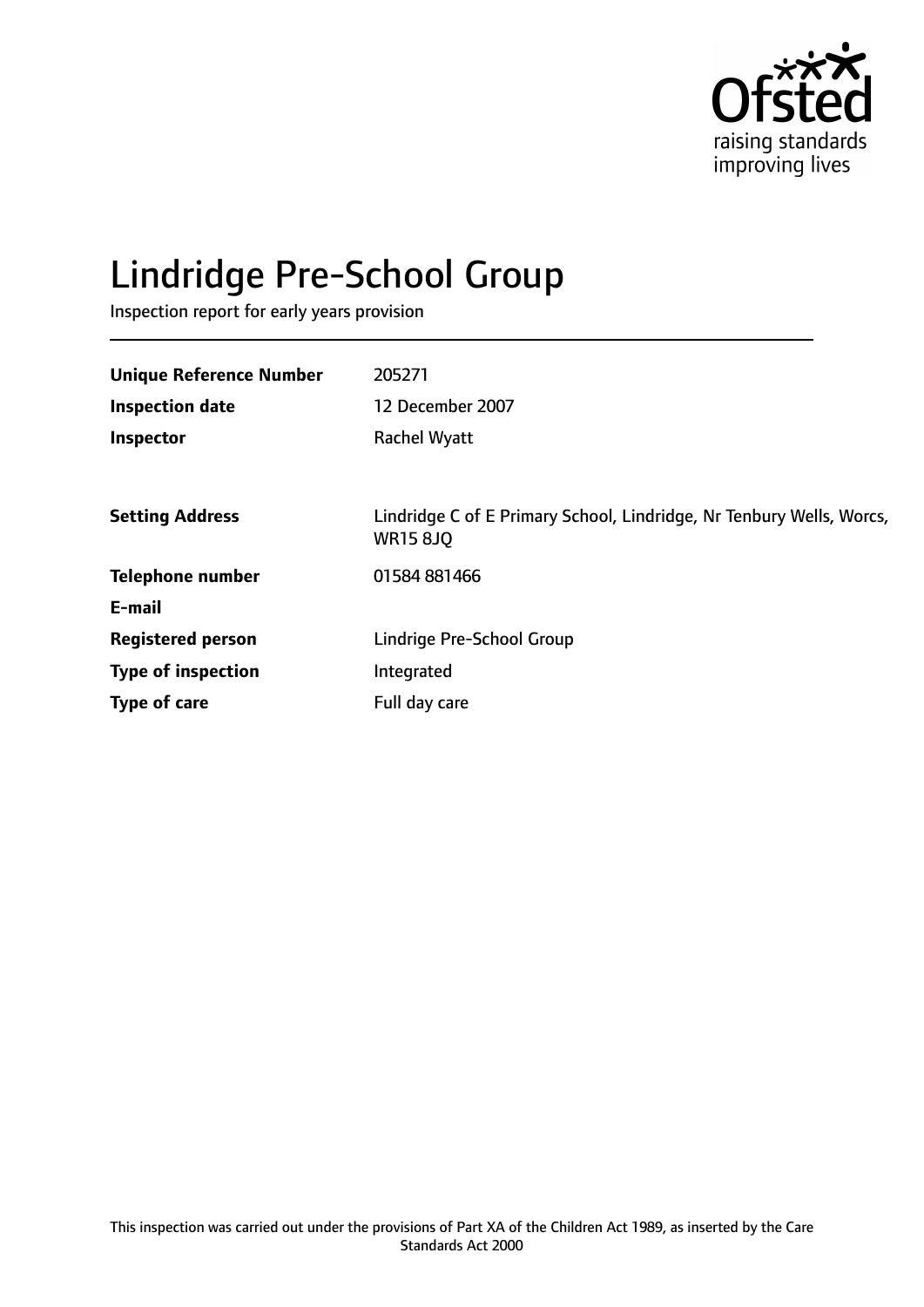#### **ABOUT THIS INSPECTION**

The purpose of this inspection is to assure government, parents and the public of the quality of childcare and, if applicable, of nursery education. The inspection was carried out under Part XA Children Act 1989 as introduced by the Care Standards Act 2000 and, where nursery education is provided, under Schedule 26 of the School Standards and Framework Act 1998.

This report details the main strengths and any areas for improvement identified during the inspection. The judgements included in the report are made in relation to the outcomes for children set out in the Children Act 2004; the National Standards for under 8s day care and childminding; and, where nursery education is provided, the *Curriculum guidance for the foundation stage.*

The report includes information on any complaints about the childcare provision which Ofsted has received since the last inspection or registration or 1 April 2004 whichever is the later.

## **The key inspection judgements and what they mean**

*Outstanding: this aspect of the provision is of exceptionally high quality Good: this aspect of the provision is strong Satisfactory: this aspect of the provision is sound Inadequate: this aspect of the provision is not good enough*

For more information about early years inspections, please see the booklet *Are you ready for your inspection?* which is available from Ofsted's website: *www.ofsted.gov.uk.*

# **THE QUALITY AND STANDARDS OF THE CARE AND NURSERY EDUCATION**

On the basis of the evidence collected on this inspection:

The quality and standards of the care are good. The registered person meets the National Standards for under 8s day care and childminding.

The quality and standards of the nursery education are good.

## **WHAT SORT OF SETTING IS IT?**

Lindridge Pre-School is managed by a committee of parents. The group opened in 1992 and operates from a demountable building in the grounds of Lindridge C of E Primary School. It is located approximately five miles from Tenbury Wells just off the main Worcester to Tenbury Road. A maximum of 20 children may attend the group at any one time. The group is open each week day during term time only. Sessions are from 09.00 to 15.00 on Wednesday and Friday, and from 09.00 to 12.00 on Monday, Tuesday and Thursday. All children share access to an enclosed spacious outdoor area.

There are currently 19 children aged from two to under five years on roll. Of these, eight children receive early education funding. Children come from a wide catchment area in this rural environment. Support is available for children with learning difficulties and/or disabilities and for children who speak English as an additional language.

The group employs two staff who hold appropriate level 3 early years qualifications. The setting is a member of the Pre-school Learning Alliance and has achieved the highest level in the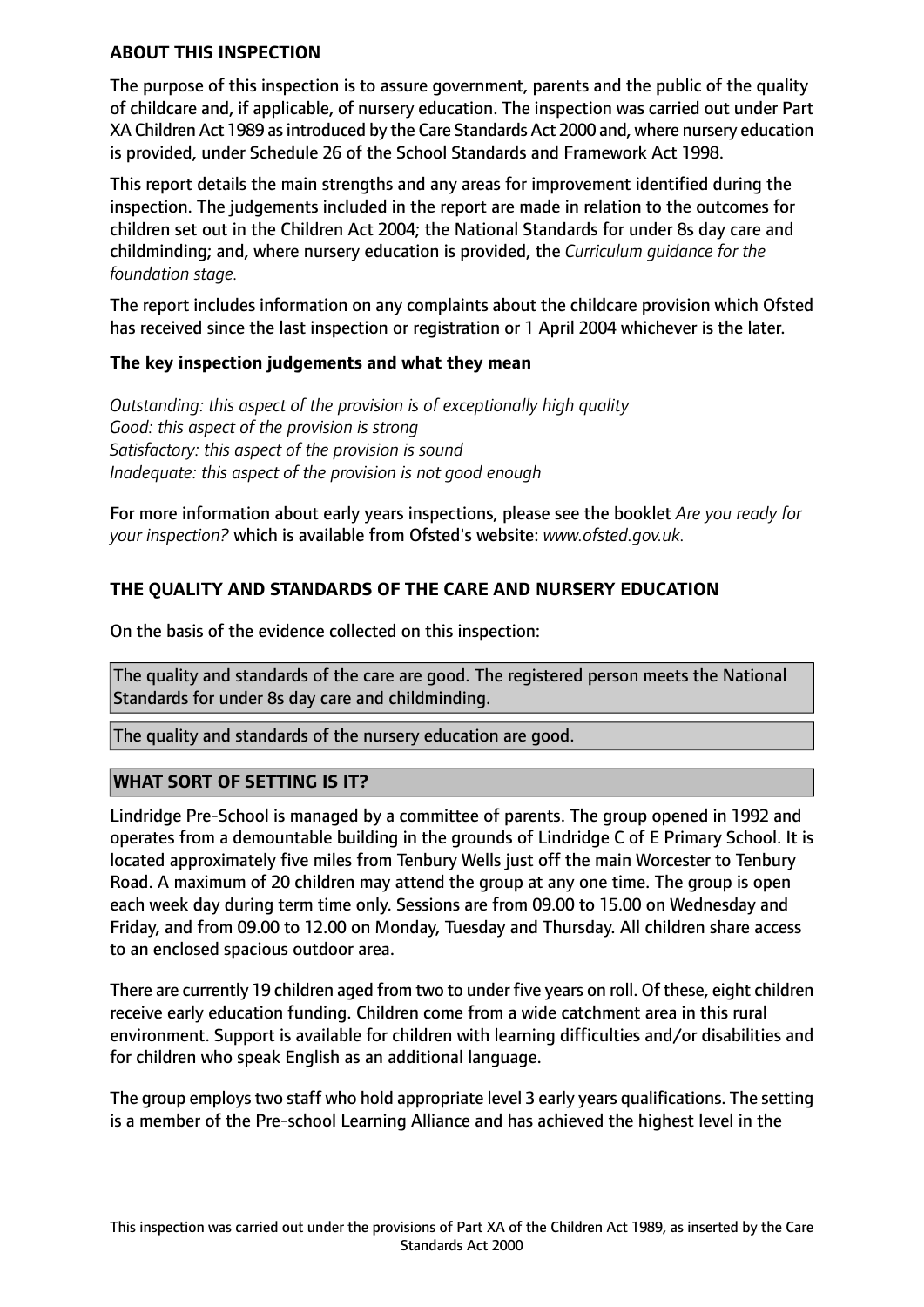organisation's Accreditation scheme 'Aiming for Quality'. The pre-school has support from the local authority and attends providers' forums and early years partnership meetings.

## **THE EFFECTIVENESS OF THE PROVISION**

# **Helping children to be healthy**

The provision is good.

Children stay healthy because they are cared for in premises that are comfortable, warm and clean as a result of appropriate daily cleaning routines. Children's medical, care and dietary requirements are clearly understood and met because the group works with parents to obtain all relevant information.

Children receive prompt appropriate treatment in the event of an accident or if they become unwell. Staff have current first aid qualifications and follow the setting's robust health and safety procedures. These ensure everyone is aware of how to minimise the risks of cross-infection, including dealing with medical emergencies and outbreaks of infectious diseases. Effective accident and medication record keeping, and prompt feedback to parents mean they are well aware of any health matters concerning their children.

Children develop a sound understanding of good hygiene. They are confident to visit the child-friendly toilet area on their own, staff discretely offering help where needed. Children know when and why it is important to wash their hands properly, and staff sensitively monitor hygiene procedures during, for example, snack times and cookery sessions. Younger children's comfort is assured through regular nappy changes, and calmly managed toilet training is introduced when children are ready.

Children develop an awareness of how their bodies work and the importance of physical exercise and fresh air during regular outside play and walks. Children competently handle a variety of wheeled toys and different physical play apparatus, and benefit from opportunities to join in the adjacent school's 'Forest School' activities. Children are also able to rest as the setting has developed a cosy book area for relaxation, and quieter activities are planned in throughout the day.

Children clearly understand the importance of a good diet as they talk about healthy foods, for example, when they make a poster of their favourite snacks. They demonstrate their awareness during play, so that when making 'meals' in the home corner, children decide carrots and porridge are good options for themselves and a toy donkey.

Children are well nourished and have plenty to drink. Fresh drinking water is readily available at every session and children really enjoy café style snack times when they help themselves to pieces of fruit and toast. Snack and lunch times are relaxed social occasions, adults gently encouraging children to eat well. Children receive meals that have been suitably stored and prepared because staff have undertaken food hygiene training and implement good practice in the setting.

# **Protecting children from harm or neglect and helping them stay safe**

The provision is good.

Children use premises that are suitable, welcoming and well maintained. Hazards are minimised as the committee and staff regularly monitor the safety of the premises in line with the setting's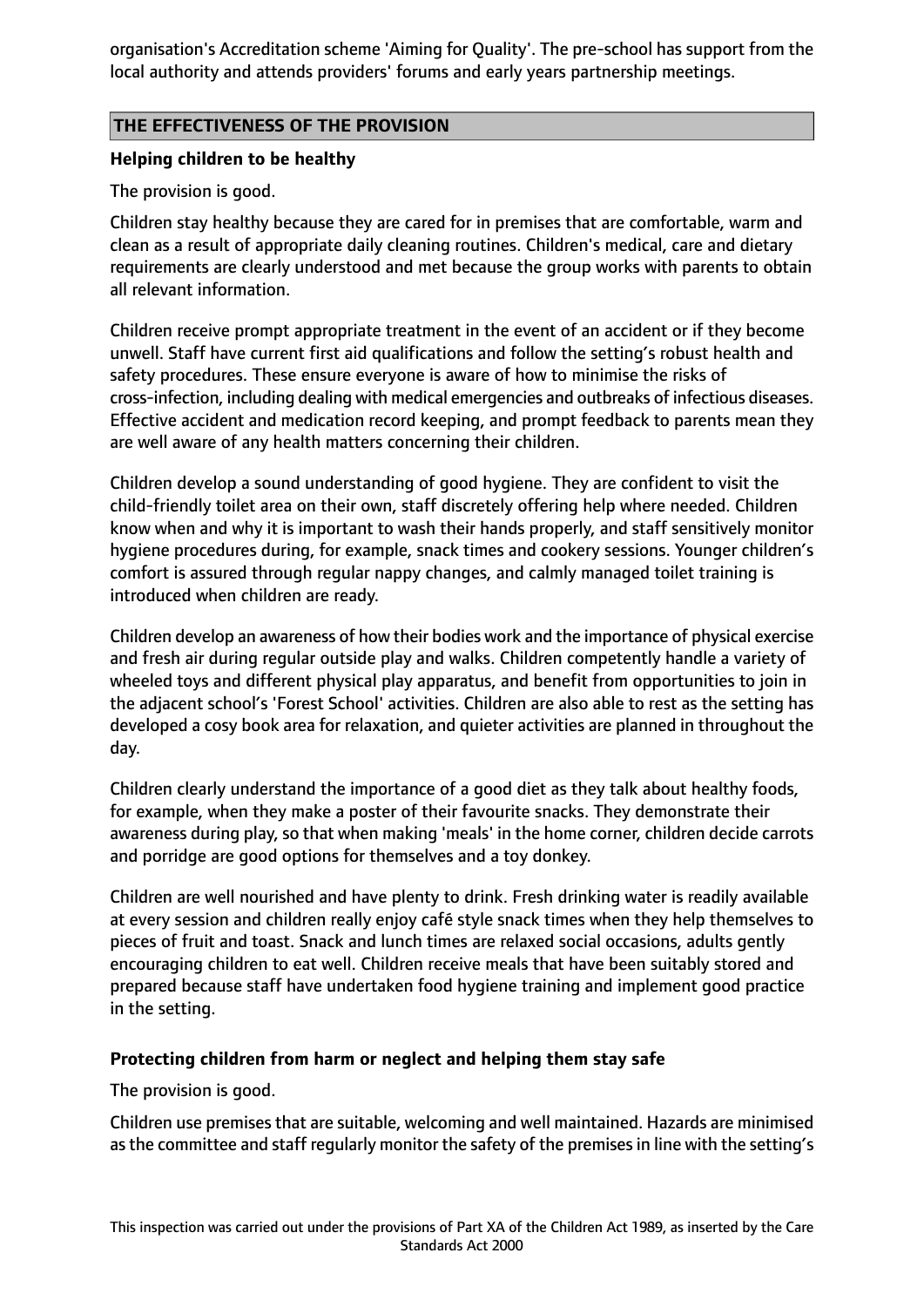comprehensive health and safety procedures, including a regularly reviewed risk assessment. Prompt action is taken to follow up any concerns and to remove identified hazards.

Children use good quality, well-maintained, equipment and furniture which is suitable for their ages and stage of development. This includes child-height furniture and accessible, safe low-level storage where children can help themselves to toys and resources. Staff and parents work together to check and clean toys and equipment.

Children's safety is promoted by the staff's effective supervision and their sound knowledge of the group's comprehensive health and safety procedures. These ensure children and adults' safety on the premises, during outside play and walks, and whilst on outings. Children and staff are effectively prepared for emergencies because there is clear evacuation procedure which is practised regularly. The setting's emergency procedure also covers other circumstances such as flooding.

Children learn to take some responsibility for their own safety. For example, whilst children help to decorate the Christmas tree, staff discuss safety aspects with them. On walks they learn about basic road safety and keeping together. Children understand about the correct use of tools such as scissors and knives and how to store these safely. Helpful information is available for the staff's reference to help them to be good role models, for example, when lifting equipment.

Children are safeguarded because staff understand their role in child protection. They have a sound knowledge of the symptoms of child abuse and they take prompt appropriate action if they have any concerns about a child's welfare. The setting has a clear child protection policy and various safeguarding children guidelines which are readily available for staff, committee members and parents to refer to. Children's welfare is promoted during well-managed drop off and collection procedures, and the setting has clearly devised arrangements to cover situations such as an allegation being made against a member of staff or volunteer, a child being uncollected or a child being lost. In a reassuring environment, staff encourage children's confidence and ability to make choices in order to help them to express their views and assert their rights in difficult situations. During personal hygiene routines children are encouraged to respect each other's privacy.

## **Helping children achieve well and enjoy what they do**

The provision is good.

Children are settled and busy as there are plenty of worthwhile activities and toys to play with. Their progress and development is effectively supported because staff plan appropriate activities linked to the 'Birth to three matters' framework and the Foundation Stage. Children benefit from the support of a key worker who effectively promotes their care and play, assesses their progress and has regular contact with parents.

Young children become competent learners asthey have worthwhile opportunitiesfor exploring different materials such as clay, play dough, soil, sand and water. They express themselves imaginatively during enjoyable small world play and role play. They confidently represent their ideas during drawing, painting, craft work, construction and role play.

Children have positive relationships, often playing well together. They chat easily to one another, confidently expressing ideas and feelings, for example, when playing in the home corner. Children also competently use language to work out problems or to negotiate with their peers.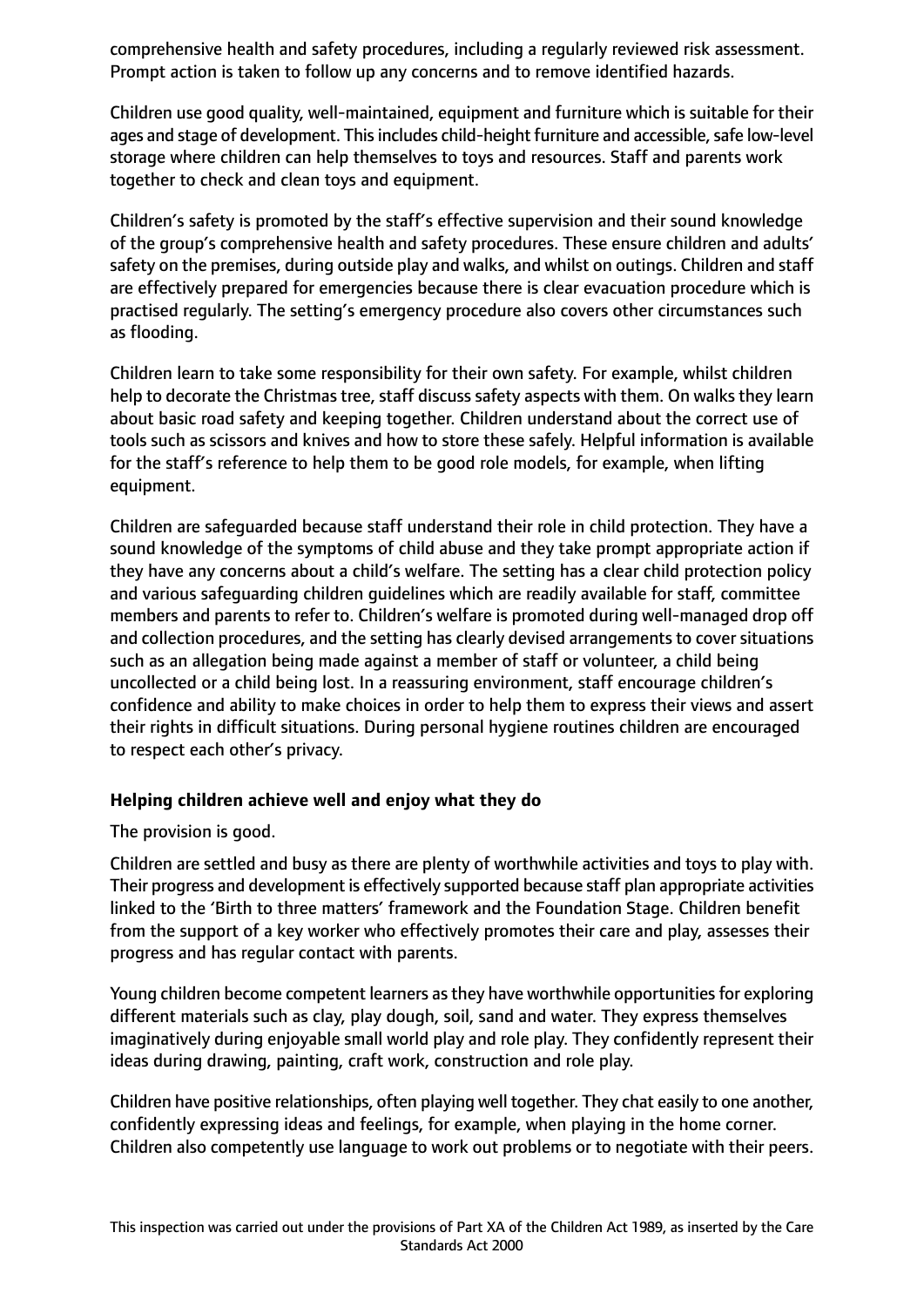Children readily recall and talk about important aspects of their lives or describe what they have brought in to pre-school. During stories, songs and rhymes children listen carefully and enthusiastically respond. They often recreate aspects of stories during their play and discussions.

# Nursery education

The quality of teaching and learning is good. Children's play and learning is enriched by the many worthwhile topics, activities and experiences planned by the staff. Topics and themes reflect the Foundation Stage six areas of learning. Medium term topic plans include relevant learning objectives for children which broadly reflect their differing needs. However, short term plans lack clear learning intentions so it is not clear how the aims and expectations of the medium term plan are followed through or how particular activities promote children's learning and development. However, children make good steady progress. Robust assessment procedures ensure staff know children's individual abilities, interests and ongoing learning needs well. Parents are able to contribute their views about their children and appropriate targets are agreed with them to help children to move on to the next stage. During activities and routines children's skills and understanding are capably promoted and extended by staff.

Children settle and soon become engrossed in activities, benefiting from the adults' input. Staff are alert to children who find it more difficult to join in, gently encouraging them and capturing their interest, for example, by introducing some favourite toys. Children's choice, independence and thinking are positively encouraged. For example, staff question and prompt children to help them solve problems such as how to fit a roof on a toy farm building or where to draw lines to cut along when making a paper lantern, but they ensure children complete these tasks themselves. Children respond positively to these challenges. They are confident, self-motivated and purposeful learners. They are interested in activities and play cooperatively with their peers, for example, when making Christmas puddings and decorating the tree. They are eager to discover things for themselves as they explore different materials such as clay, dough and sand. They work out how things fit together during construction play or change during cooking. Children are physically adept, competently handling different tools during art, craft and cookery.

Children are attentive listeners and articulate, confident speakers. They describe their observations and experiences, for example, during 'show and tell' sessions. They use language to develop their ideas, including negotiating roles and developing scenarios, resulting in sustained, involved imaginative and creative play. Children are adept at reasoning, readily answering questions and making suggestions as they solve simple number or practical problems. Staff actively encourage children's contributions so there is a consistent flow of meaningful conversations.

# **Helping children make a positive contribution**

## The provision is good.

Every child is helped to achieve their potential. The group's ethos outlined in the positive equal opportunities policy is reflected in practice. Children's individual care, health and learning needs are clearly understood from the outset, as parents are encouraged to provide detailed information about their children. Thereafter staff continue to work closely with parents and carers regarding their children's care and progress.

Children who need additional help are effectively supported. The staff's close liaison with parents and the group's robust assessment procedures ensure any concerns regarding a child's development are promptly identified and suitable strategies agreed. The managers generally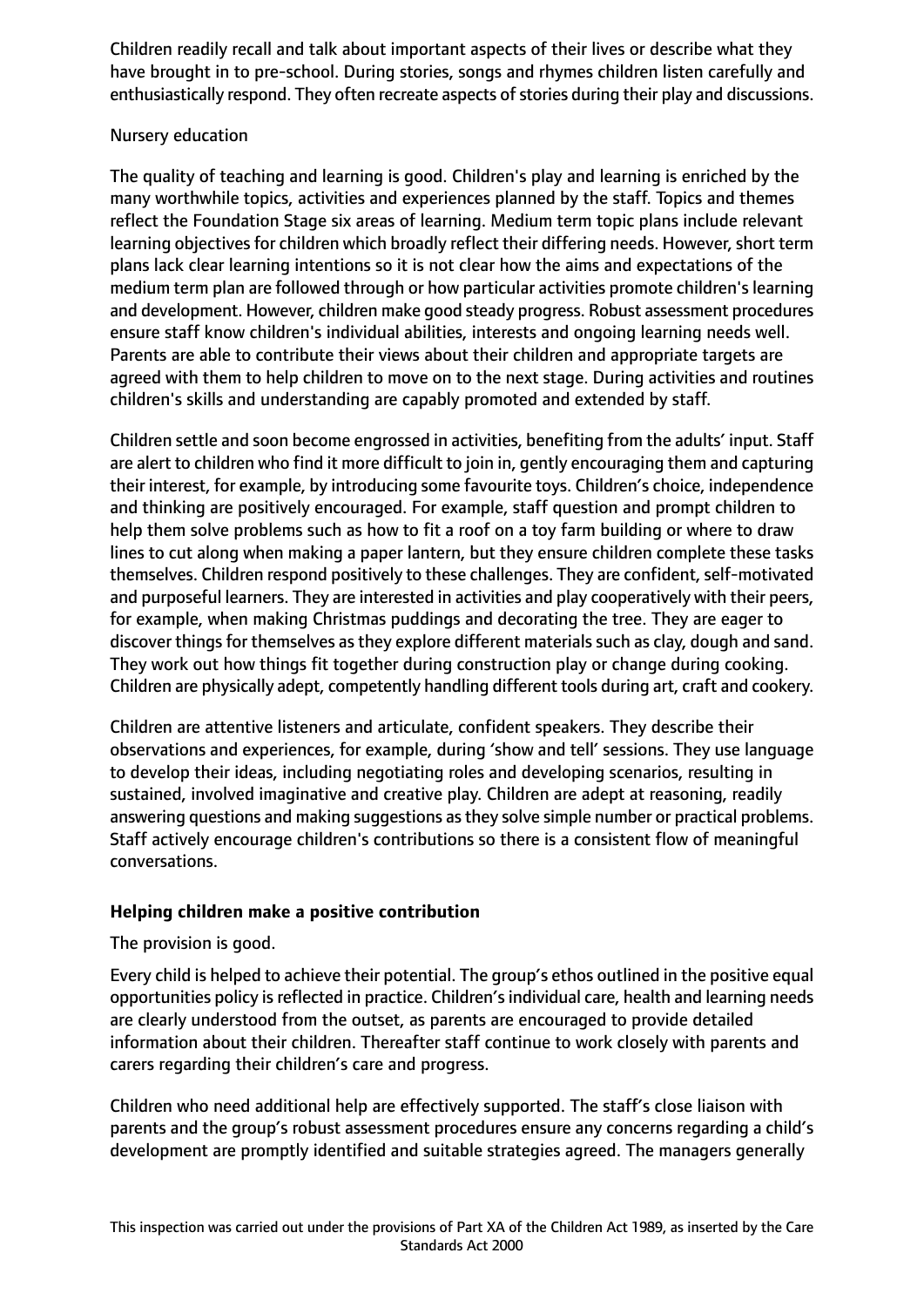understand their responsibilities in supporting children with learning difficulties and/or disabilities, including developing positive contacts with other agencies. However, they have not accessed all current information to help them with their shared role as the pre-school's Special Educational Needs Coordinators.

Children develop confidence and positive self-esteem because they are valued as individuals. Their efforts are celebrated, their views and interests acknowledged and their choices encouraged. For example, children help themselves to many toys and resources, their independence is effectively promoted, and they respond eagerly to worthwhile opportunities to express their ideas and to discuss important events in their lives.

Children's spiritual, moral, social and cultural development is fostered. They are introduced appropriately to aspects of diversity through books and toys reflecting positive images of race, gender and disability. They enjoy meaningful activities such as making Rangoli patterns and diva lamps during Diwali. During activities leading up to Christmas they decorate the tree, make their own decorations, participate in festive cooking and enjoy the nativity story, replicating aspects in their play.

Children's positive behaviour is promoted very much in line with the pre-school's behaviour management policy. This offers practical quidance on fostering good behaviour such as sharing, taking turns and being polite, kind and helpful. Staff create plenty of worthwhile opportunities for children to work and play together. For example, children happily take turns and help each other during cooking activities, when playing games or completing puzzles or during special activities such as decorating the Christmas tree. Children are routinely encouraged to make choices and to work out problems for themselves.

Staff sensitively support those children who are ill at ease or finding joining in difficult. Good use is made of visual prompts and puppets to encourage children's attentive listening and turn taking when speaking. Throughout the day, children understand what is expected of them as staff tell them what is happening next during the session, including highlighting any safety issues such as the need to listen carefully and keep together before going out for a walk. Should children misbehave they understand the consequences of their actions as staff explain these clearly. Appropriate consistent strategies are agreed with parents regarding any child's persistent challenging behaviour.

Children's needs are effectively met astheir parents are well informed about how the pre-school is managed and organised. Comprehensive parents' leaflets and the recently updated prospectus give parents valuable information about all aspects of the pre-school. Parents are encouraged to read the setting's operational plan and policies, and other helpful early years information is displayed in the setting.

Children's play and learning is supported by their parents' involvement. Their views about their children's skills and interests are encouraged from the outset. Whilst a child attends the pre-school, parents and staff regularly exchange information about their routines, activities and abilities. Parents' views help staff to identify and assess children's developmental needs and to agree targets to help each child to make steady progress. Parents are also encouraged to contribute in practical ways to the setting and their children's care and education. Several serve on the committee, they help to develop resources such as making soft furnishings to improve the book corner or providing plants for the outside area. Parents also come in to talk to the children about their work, and regularly help their children to provide items for topics and interest tables.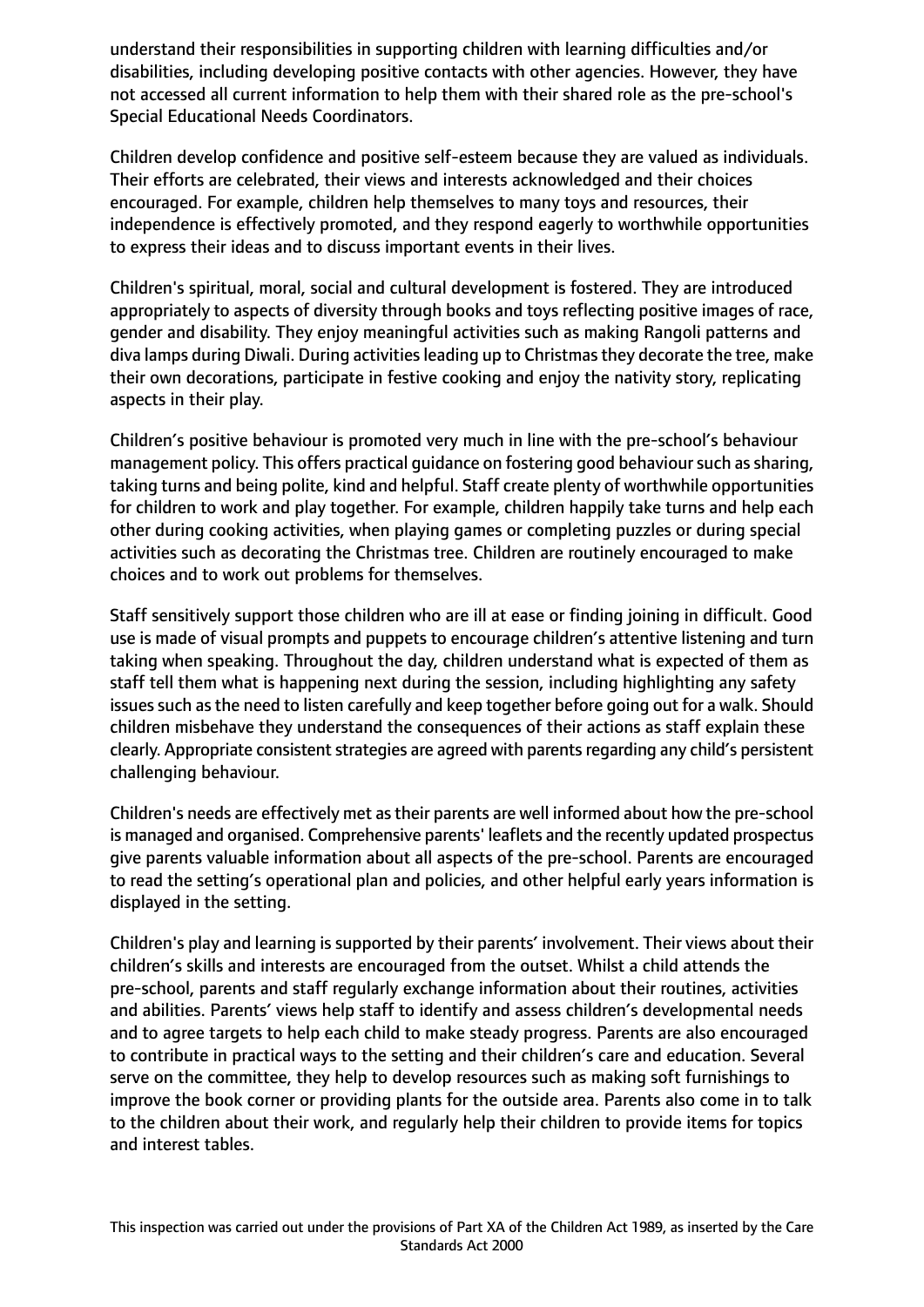Parents have regular feedback on their children's activities, including the use of a daily diary for younger children. Information in newsletters, the use of displays and opportunities to attend open mornings give parents further insight into the range of experiences offered to their children. Parents are encouraged to express their views and expectations regarding the setting, for example, when they complete a questionnaire and consent form when their child first starts. Should parents have any concerns about the pre-school, their children are safeguarded because there is a clear complaints procedure is in place which outlines parents' rights, complaints recording requirements and includes Ofsted's details.

Partnership with parents and carers is good. Children receiving early education funding make good progress because their parents make valuable contributions to their learning. Information from parents, helps staff to plan suitable activities and to agree achievable targets for children to work towards. Parents have a sound understanding of the types of activities their children are involved in because the Foundation Stage is explained well in the prospectus, and examples of activities, including plans and samples of children's work, are displayed. They have opportunities to contribute items for activities and interest tables, and they attend open mornings. Parents are well informed about their children's progress through discussions with staff, seeing examples of their children's work, and by attending formal meetings with their child's key worker. Parents are able to follow up activities at home, for example, by borrowing one of the group's delightful story sacks.

# **Organisation**

The organisation is good.

Children are broadly safeguarded by the setting's employment and vetting procedures. Staff have appropriate skills, qualifications and experience. Their ongoing suitability and effectiveness is promoted by effective monitoring of their practice and generally sound personal development and training procedures. However, information has not been accessed to support the staff in specific areas of their work relating to behaviour management and the provision for children with learning difficulties and/or disabilities. The setting fulfils its responsibility to notify Ofsted of personnel changes and to initiate relevant checks. However, delays in completing a minority of committee members' checks means that children's welfare is not fully supported.

Children receive good care because the two staff, who also share the manager's role, clearly understand what is expected of them and carry out their responsibilities calmly and professionally. Staff are supported by a committee who take an active part in the smooth running of the pre-school, for example, taking on responsibility for certain aspects of monitoring, safety and funding. Children have time to develop their play and be absorbed in what they are doing as staff work well together and making good use of their time. As a result children are supported and sessions are rewarding and enjoyable. Children's care and play is of a high standard because, with the committee's involvement, staff regularly review their practice, evaluate activities and consistently monitor children's progress. Children are looked after in an inviting play room, benefiting from recent changes in layout such as a well resourced, designated maths area, a reorganised, cosy book area, and from new resources such as a new computer.

Children are well cared for because all necessary records are in place, and relevant consents are obtained from their parents to ensure their wishes are understood. Records are securely stored and the group's practical confidentiality procedures are adhered to. The staff, committee and parents have ready access to very comprehensive, helpful operational guidelines, including the group's policies and procedures which are regularly reviewed.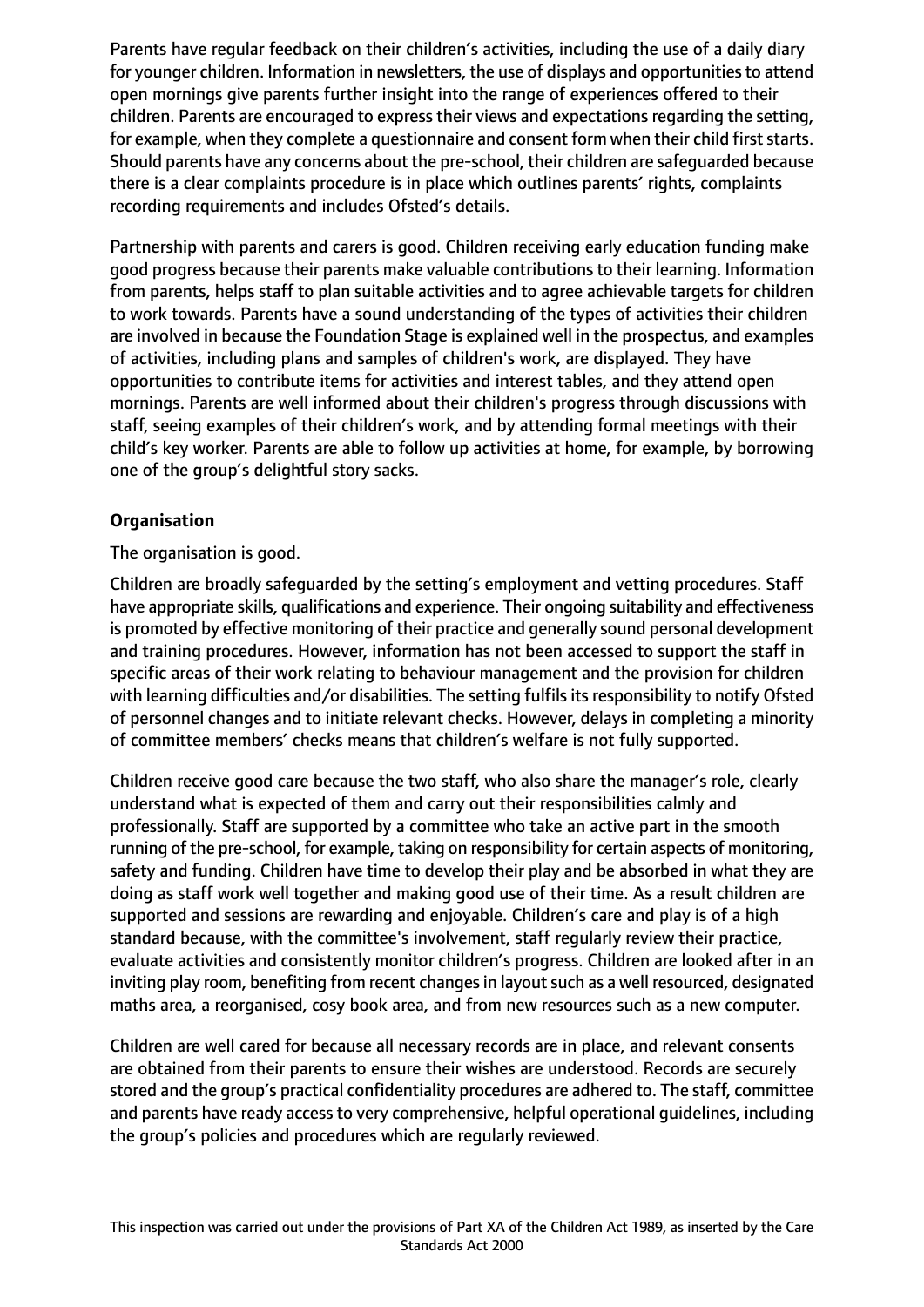The leadership and management of funded children is good. The committee and staff have a clear vision to ensure children are happy, eager to learn and confident to move onto the next stage in their learning when they leave to go to school. This vision is reflected in the way children make good progress and enjoy the many worthwhile activities and experiences provided by the capable and caring staff who have a sound understanding of the Foundation Stage and how children learn.

Children consistently access good quality nursery education as the staff plan worthwhile activities. These take account of children's individual needs identified by the setting's robust assessment procedures and incorporate findings from the staff's generally effective evaluation of activities. Staff also consistently monitor and review their own practice in the light of their observations of each other and their attendance at training and good practice sessions. Children benefit from the improvements made to the layout of the room, the introduction of new toys and equipment and changes to activities and routines. For example, the introduction of a café style snack routine has given children time to complete activities, fosters their uninterrupted play and enhances their independence as they choose when and what they want to eat. Overall children's needs are met.

# **Improvements since the last inspection**

At the last inspection the provider agreed to an action to devise procedures to be followed in the event of a child being lost, and to a recommendation regarding staff's first aid qualifications and the use of sun screen lotions. Children's welfare and health are promoted by the improvements the group has made. A comprehensive lost child procedure is in place, which includes details of appropriate preventative measures. The effectiveness of these procedures were checked by the staff during a recent practise exercise. Children's well-being is promoted as the setting ensures a first aid qualified member of staff is in attendance at every session, including outings, and parents' consents have been obtained to the use of sun cream.

## **Complaints since the last inspection**

Since the last inspection there have been no complaints made to Ofsted that required the provider or Ofsted to take any action in order to meet the National Standards.

The provider is required to keep a record of complaints made by parents, which they can see on request. The complaints record may contain complaints other than those made to Ofsted.

# **THE QUALITY AND STANDARDS OF THE CARE AND NURSERY EDUCATION**

On the basis of the evidence collected on this inspection:

The quality and standards of the care are good. The registered person meets the National Standards for under 8s day care and childminding.

The quality and standards of the nursery education are good.

## **WHAT MUST BE DONE TO SECURE FUTURE IMPROVEMENT?**

## **The quality and standards of the care**

To improve the quality and standards of care further the registered person should take account of the following recommendation(s):